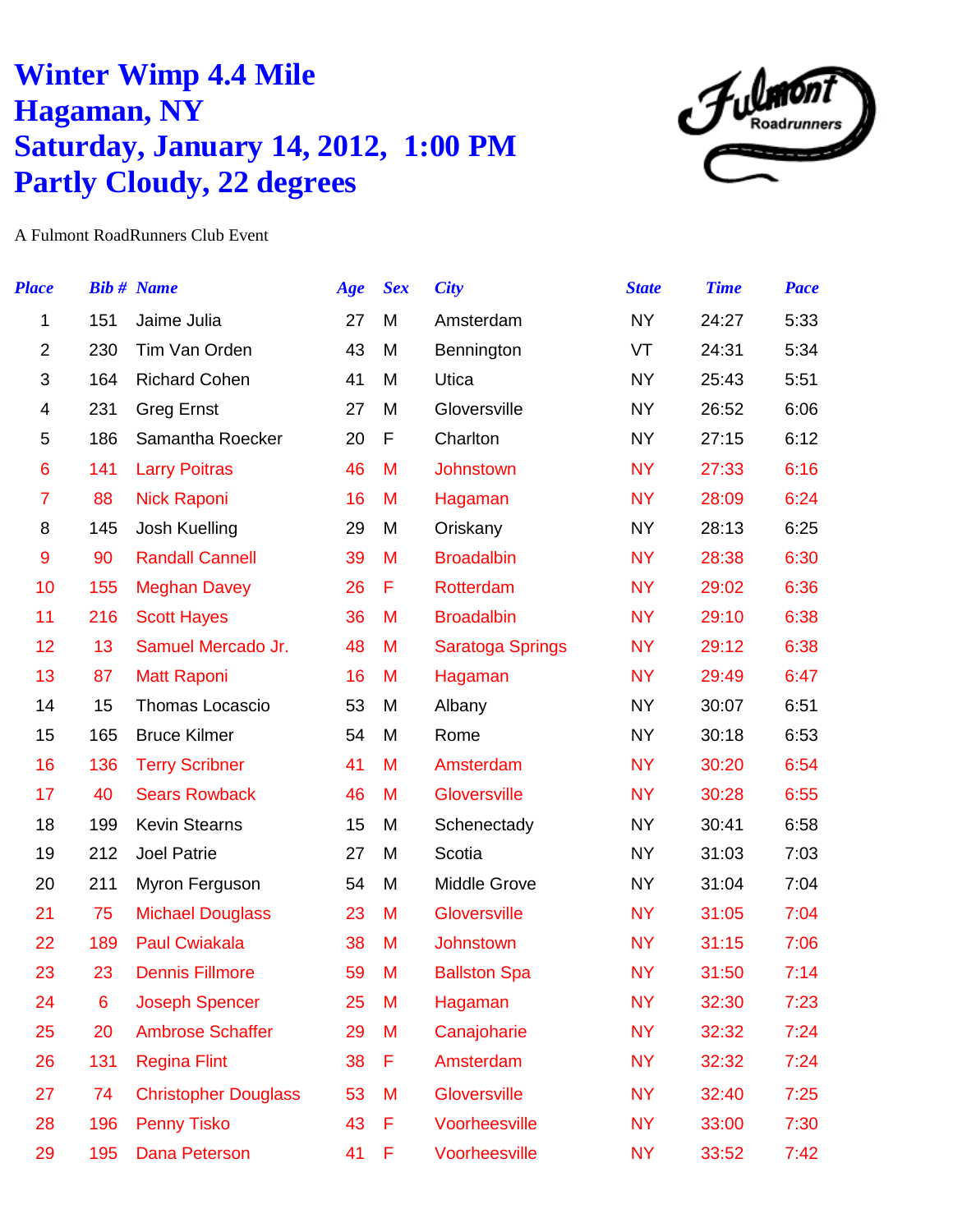| 30 | 144 | <b>Sarah Dzikowicz</b>      | 41 | F | Amsterdam            | <b>NY</b> | 33:55 | 7:42 |
|----|-----|-----------------------------|----|---|----------------------|-----------|-------|------|
| 31 | 135 | <b>Andrea Scribner</b>      | 29 | F | Amsterdam            | <b>NY</b> | 33:55 | 7:42 |
| 32 | 118 | <b>Sean Dolton</b>          | 43 | M | Amsterdam            | <b>NY</b> | 33:58 | 7:43 |
| 33 | 61  | <b>Rebecca Conley</b>       | 37 | F | <b>Northville</b>    | <b>NY</b> | 34:07 | 7:45 |
| 34 | 226 | Carol Hill                  | 42 | F | <b>Glens Falls</b>   | <b>NY</b> | 34:12 | 7:46 |
| 35 | 210 | Lauren Edwards              | 32 | F | Northport            | <b>NY</b> | 34:21 | 7:48 |
| 36 | 205 | Jonathan Knack              | 13 | M | Amsterdam            | <b>NY</b> | 34:39 | 7:52 |
| 37 | 202 | <b>Stu Palczak</b>          | 47 | M | Amsterdam            | <b>NY</b> | 34:50 | 7:55 |
| 38 | 176 | John Orsini                 | 50 | M | Saratoga Springs     | <b>NY</b> | 34:51 | 7:55 |
| 39 | 156 | <b>Buck Harder</b>          | 51 | M | <b>Broadalbin</b>    | <b>NY</b> | 34:56 | 7:56 |
| 40 | 206 | Tom Lansing                 | 59 | M | Scotia               | <b>NY</b> | 34:58 | 7:57 |
| 41 | 187 | <b>Brian Kearns</b>         | 40 | M | Fultonville          | <b>NY</b> | 35:05 | 7:58 |
| 42 | 227 | Greg Abbattisti             | 46 | M | Hagaman              | <b>NY</b> | 35:17 | 8:01 |
| 43 | 104 | Paul Rogers                 | 44 | M | Johnstown            | <b>NY</b> | 35:23 | 8:02 |
| 44 | 97  | <b>Stacey Kelley</b>        | 35 | F | Albany               | <b>NY</b> | 35:53 | 8:09 |
| 45 | 112 | Aaron Keegan                | 16 | M | Scotia               | <b>NY</b> | 35:54 | 8:10 |
| 46 | 102 | <b>Tim Shepard</b>          | 43 | M | Canajoharie          | <b>NY</b> | 36:02 | 8:11 |
| 47 | 163 | Ignacio Meza Jr             | 23 | M | Queensbury           | <b>NY</b> | 36:08 | 8:13 |
| 48 | 14  | Amanda Barone               | 28 | F | <b>Ballston Spa</b>  | <b>NY</b> | 36:09 | 8:13 |
| 49 | 162 | Seth Thomas                 | 25 | M | <b>Glens Falls</b>   | <b>NY</b> | 36:10 | 8:13 |
| 50 | 21  | <b>Leah Schaffer</b>        | 27 | F | Canajoharie          | <b>NY</b> | 36:11 | 8:13 |
| 51 | 70  | <b>Roy Mowrey</b>           | 53 | M | Gloversville         | <b>NY</b> | 36:14 | 8:14 |
| 52 | 54  | Michael Washco              | 32 | M | Albany               | <b>NY</b> | 36:16 | 8:15 |
| 53 | 84  | <b>Austin Nagell</b>        | 17 | Μ | <b>West Charlton</b> | <b>NY</b> | 36:28 | 8:17 |
| 54 | 16  | Sam Dikeman                 | 50 | M | Altamont             | <b>NY</b> | 36:41 | 8:20 |
| 55 | 134 | <b>Chester Tumidajewicz</b> | 57 | M | Amsterdam            | <b>NY</b> | 36:42 | 8:20 |
| 56 | 173 | <b>Edward Bown</b>          | 70 | M | <b>Broadalbin</b>    | <b>NY</b> | 36:50 | 8:22 |
| 57 | 166 | <b>Bettina Lindsey</b>      | 51 | F | Utica                | <b>NY</b> | 36:51 | 8:22 |
| 58 | 191 | Eric Schantz                | 41 | M | Round Lake           | <b>NY</b> | 36:56 | 8:24 |
| 59 | 47  | Jim Foster                  | 40 | M | <b>West Charlton</b> | <b>NY</b> | 36:58 | 8:24 |
| 60 | 181 | <b>William Milak</b>        | 52 | M | Middleburgh          | <b>NY</b> | 37:32 | 8:32 |
| 61 | 9   | Jonathan Muller             | 15 | M | Middle Grove         | <b>NY</b> | 37:37 | 8:33 |
| 62 | 82  | <b>Alex Hitrick</b>         | 14 | M | <b>Broadalbin</b>    | <b>NY</b> | 37:40 | 8:34 |
| 63 | 117 | Heidi Baks                  | 42 | F | Poughkeepsie         | <b>NY</b> | 37:42 | 8:34 |
| 64 | 93  | <b>Christopher Stevens</b>  | 38 | M | <b>Fort Plain</b>    | <b>NY</b> | 37:45 | 8:35 |
| 65 | 219 | Chris Rohling               | 35 | M | Gloversville         | <b>NY</b> | 37:57 | 8:38 |
| 66 | 157 | <b>Richard Wohlgemath</b>   | 64 | M | Canajoharie          | <b>NY</b> | 38:02 | 8:39 |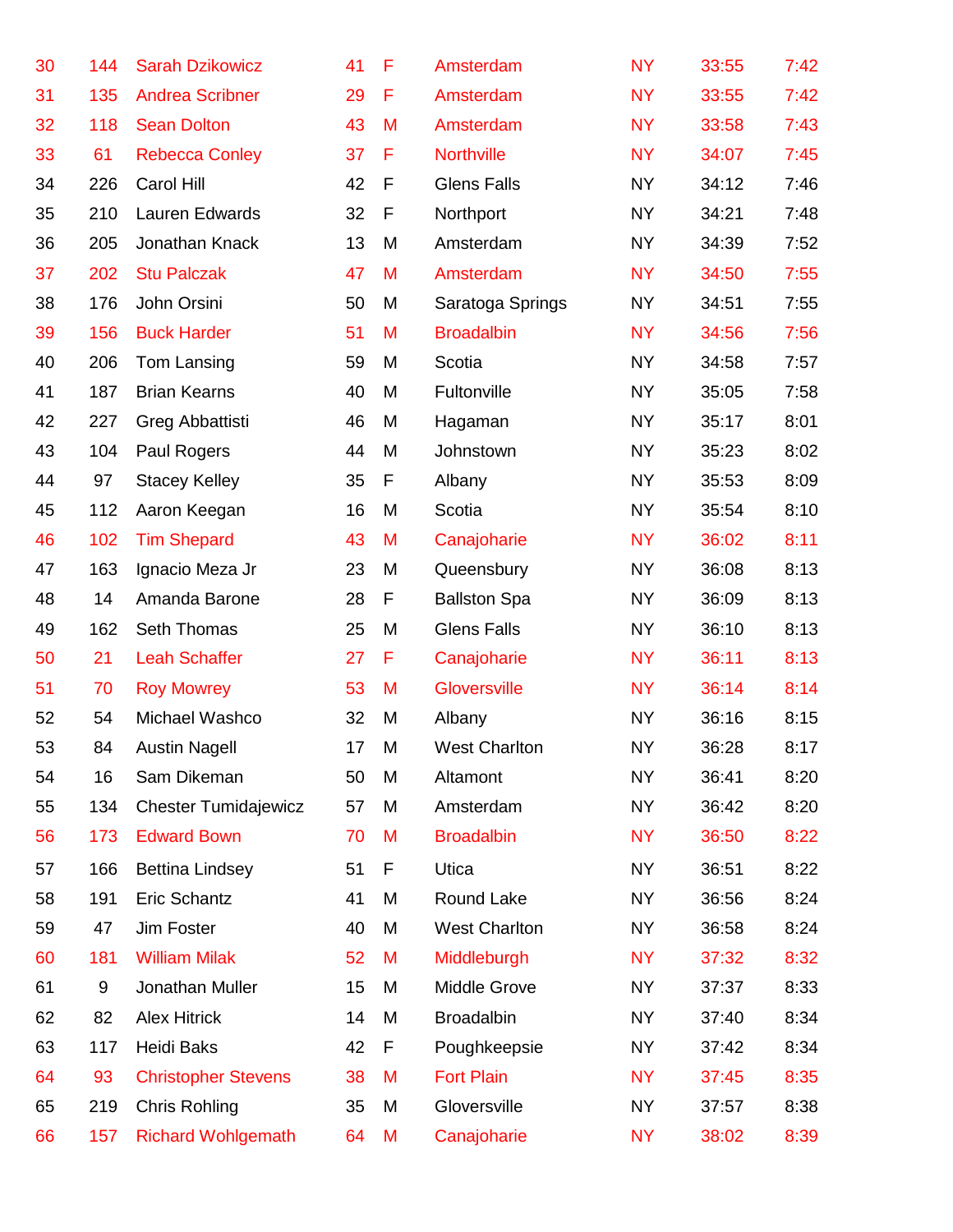| 67  | 43  | <b>Lynn Fredericks</b>  | 45 | F | Amsterdam              | <b>NY</b> | 38:08 | 8:40 |
|-----|-----|-------------------------|----|---|------------------------|-----------|-------|------|
| 68  | 129 | Mary Collins Finn       | 62 | F | Menands                | <b>NY</b> | 38:24 | 8:44 |
| 69  | 31  | <b>Tim Fioretti</b>     | 36 | M | Gloversville           | <b>NY</b> | 38:25 | 8:44 |
| 70  | 122 | <b>Chuck Terry</b>      | 59 | M | Albany                 | <b>NY</b> | 38:27 | 8:44 |
| 71  | 142 | <b>Joe Yavonditte</b>   | 62 | M | Schenectady            | <b>NY</b> | 38:28 | 8:45 |
| 72  | 80  | Maureen Florio          | 48 | F | Rotterdam Junction     | <b>NY</b> | 38:31 | 8:45 |
| 73  | 235 | <b>Abbey Ballard</b>    | 32 | F | Amsterdam              | <b>NY</b> | 38:46 | 8:49 |
| 74  | 223 | Josh Turo               | 16 | M | Hagaman                | <b>NY</b> | 38:48 | 8:49 |
| 75  | 12  | <b>Randy Goldberg</b>   | 52 | M | Schenectady            | <b>NY</b> | 39:09 | 8:54 |
| 76  | 72  | Roxanne Gillen          | 48 | F | Schenectady            | <b>NY</b> | 39:24 | 8:57 |
| 77  | 115 | <b>Eric Parker</b>      | 55 | M | Johnstown              | <b>NY</b> | 39:32 | 8:59 |
| 78  | 66  | Amy Yacobucci           | 39 | F | Canajoharie            | <b>NY</b> | 39:37 | 9:00 |
| 79  | 42  | Dennis Sherman          | 44 | M | Galway                 | <b>NY</b> | 39:43 | 9:02 |
| 80  | 106 | Rebecca Weiderman       | 43 | F | <b>Johnstown</b>       | <b>NY</b> | 39:45 | 9:02 |
| 81  | 25  | Debbie Johnson          | 42 | F | Amsterdam              | <b>NY</b> | 39:47 | 9:02 |
| 82  | 197 | Lonnie Wilson           | 43 | F | Niskayuna              | <b>NY</b> | 39:49 | 9:03 |
| 83  | 41  | Jalaine McHale          | 45 | F | <b>Ballston Spa</b>    | <b>NY</b> | 39:51 | 9:03 |
| 84  | 149 | Candi Schermerhorn      | 65 | F | <b>Diamond Point</b>   | <b>NY</b> | 39:55 | 9:04 |
| 85  | 29  | <b>Kim Hayes</b>        | 35 | F | <b>Palatine Bridge</b> | <b>NY</b> | 39:56 | 9:05 |
| 86  | 185 | Lauren Roecker          | 50 | F | Charlton               | <b>NY</b> | 40:09 | 9:08 |
| 87  | 188 | Elizabeth Herkenham     | 55 | F | Charlton               | <b>NY</b> | 40:17 | 9:09 |
| 88  | 169 | Jill Pederson           | 61 | F | Lake George            | <b>NY</b> | 40:36 | 9:14 |
| 89  | 64  | Pierre Vandenabeele     | 52 | M | Gloversville           | <b>NY</b> | 40:39 | 9:14 |
| 90  | 101 | <b>Kelly Mattison</b>   | 27 | F | Esperance              | NY        | 40:42 | 9:15 |
| 91  | 57  | <b>Darryl Ferguson</b>  | 65 | M | <b>Scotia</b>          | <b>NY</b> | 40:45 | 9:16 |
| 92  | 59  | Kathy VanValen          | 42 | F | Delanson               | <b>NY</b> | 40:50 | 9:17 |
| 93  | 33  | David Jankowski         | 42 | M | Amsterdam              | <b>NY</b> | 40:51 | 9:17 |
| 94  | 65  | <b>Brian Quail</b>      | 39 | M | Scotia                 | <b>NY</b> | 40:57 | 9:18 |
| 95  | 11  | Kathleen Goldberg       | 53 | F | Schenectady            | <b>NY</b> | 40:58 | 9:19 |
| 96  | 225 | Elizabeth Feriazzo      | 20 | F | Amsterdam              | <b>NY</b> | 40:59 | 9:19 |
| 97  | 86  | David Leith             | 56 | M | <b>West Charlton</b>   | <b>NY</b> | 41:15 | 9:22 |
| 98  | 44  | Brendan Walsh           | 34 | M | Niskayuna              | <b>NY</b> | 41:19 | 9:23 |
| 99  | 49  | <b>Tina Vogel</b>       | 35 | F | Watervliet             | <b>NY</b> | 41:27 | 9:25 |
| 100 | 132 | <b>Ron Tomlinson</b>    | 56 | M | Johnstown              | <b>NY</b> | 41:36 | 9:27 |
| 101 | 154 | Lori Beck               | 38 | F | Amsterdam              | <b>NY</b> | 41:40 | 9:28 |
| 102 | 113 | Tim Keegan              | 59 | M | Scotia                 | <b>NY</b> | 41:45 | 9:29 |
| 103 | 139 | <b>Bridget Polidore</b> | 60 | F | Johnstown              | <b>NY</b> | 41:50 | 9:30 |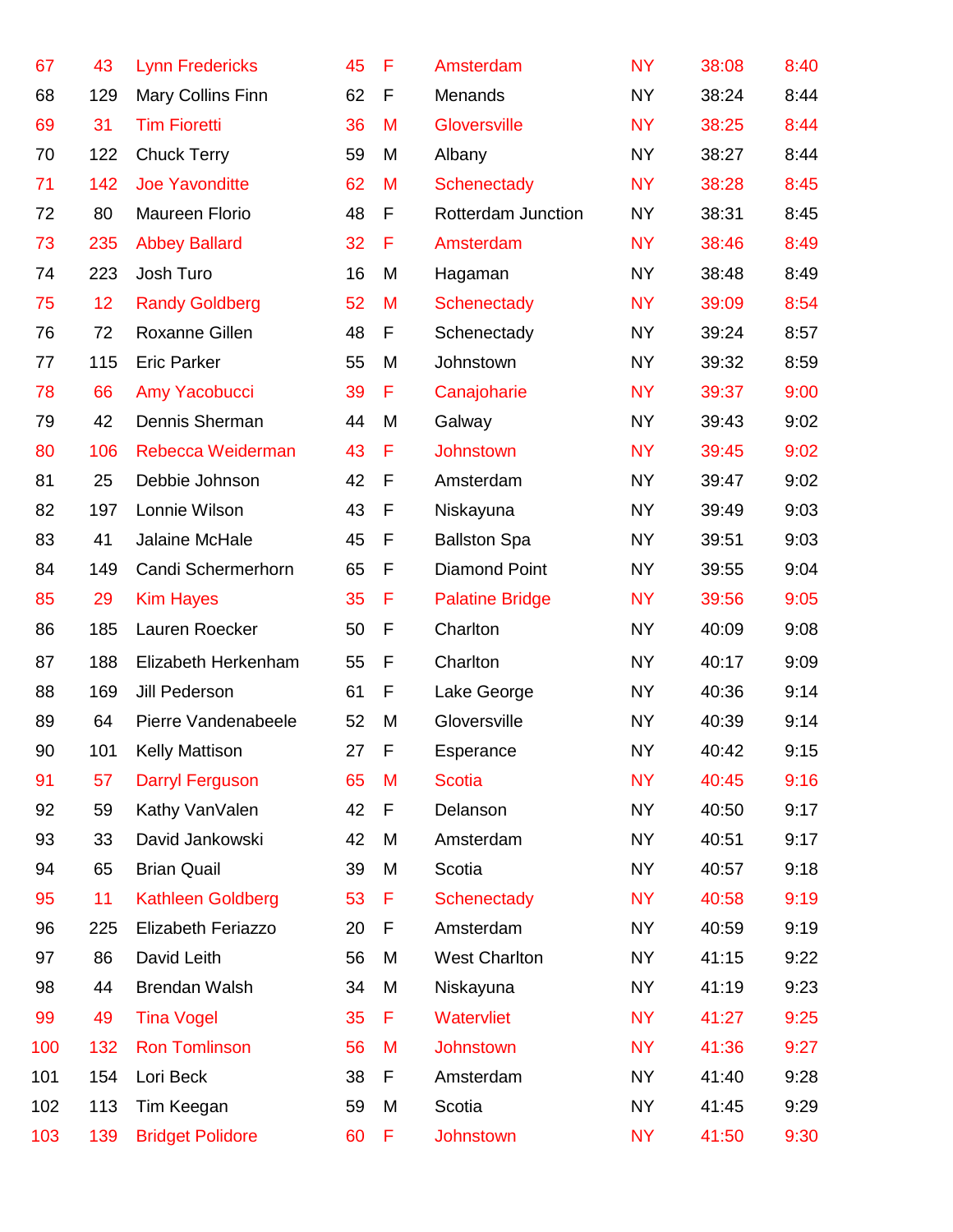| 104 | 140             | <b>Joseph Polidore</b>   | 62 | M | Johnstown            | <b>NY</b> | 42:05 | 9:34  |
|-----|-----------------|--------------------------|----|---|----------------------|-----------|-------|-------|
| 105 | 209             | Jessica Kratzert         | 25 | F | Salem                | <b>NY</b> | 42:07 | 9:34  |
| 106 | 130             | <b>Beth Connelie</b>     | 35 | F | Johnstown            | <b>NY</b> | 42:09 | 9:35  |
| 107 | 133             | Michael Maguire          | 56 | M | <b>Ballston Lake</b> | <b>NY</b> | 42:13 | 9:36  |
| 108 | 180             | <b>Laura Milak</b>       | 55 | F | Middleburgh          | <b>NY</b> | 42:14 | 9:36  |
| 109 | 116             | Denise Smith             | 40 | F | Richmondville        | <b>NY</b> | 42:21 | 9:38  |
| 110 | 34              | <b>Mike Langevin</b>     | 47 | M | Colonie              | <b>NY</b> | 42:26 | 9:39  |
| 111 | 171             | <b>Richard Theissen</b>  | 68 | M | Round Lake           | <b>NY</b> | 42:59 | 9:46  |
| 112 | 123             | <b>Jean Karutis</b>      | 51 | F | Amsterdam            | <b>NY</b> | 43:02 | 9:47  |
| 113 | 62              | <b>Stephen Montanaro</b> | 45 | M | Hagaman              | <b>NY</b> | 43:16 | 9:50  |
| 114 | 221             | Peter Bagwell            | 24 | M | <b>Broadalbin</b>    | <b>NY</b> | 43:20 | 9:51  |
| 115 | 190             | <b>Robert Faulds</b>     | 41 | M | Gloversville         | <b>NY</b> | 43:23 | 9:52  |
| 116 | $\overline{7}$  | <b>Keith Waters</b>      | 37 | M | Amsterdam            | <b>NY</b> | 43:40 | 9:55  |
| 117 | 28              | Patricia Robinson        | 54 | F | <b>Johnstown</b>     | <b>NY</b> | 43:49 | 9:58  |
| 118 | 56              | Kathy Chambers           | 51 | F | Salem                | <b>NY</b> | 43:50 | 9:58  |
| 119 | 22              | <b>Sue Nealon</b>        | 61 | F | <b>Troy</b>          | <b>NY</b> | 43:59 | 10:00 |
| 120 | 168             | <b>Christian Bridge</b>  | 27 | M | Gloversville         | <b>NY</b> | 44:06 | 10:01 |
| 121 | 153             | <b>Gerardo Barrantes</b> | 57 | M | Fonda                | <b>NY</b> | 44:10 | 10:02 |
| 122 | 55              | <b>Rick Morgan</b>       | 59 | M | <b>Stillwater</b>    | <b>NY</b> | 44:40 | 10:09 |
| 123 | 184             | Matt Coonradt            | 36 | M | <b>Clifton Park</b>  | <b>NY</b> | 44:42 | 10:10 |
| 124 | 71              | <b>Edward Gillen</b>     | 54 | M | Schenectady          | <b>NY</b> | 45:06 | 10:15 |
| 125 | 167             | <b>Billie Bottomley</b>  | 27 | F | Schenectady          | <b>NY</b> | 45:16 | 10:17 |
| 126 | 208             | Mary Rubin               | 47 | F | Fort Ann             | <b>NY</b> | 45:29 | 10:20 |
| 127 | 10 <sup>°</sup> | Julie Muller             | 44 | F | Middle Grove         | NY        | 45:49 | 10:25 |
| 128 | 124             | Laura Farley             | 28 | F | Slingerlands         | <b>NY</b> | 46:01 | 10:28 |
| 129 | 170             | Tricia Jordan            | 41 | F | Amsterdam            | <b>NY</b> | 46:12 | 10:30 |
| 130 | 234             | Allissa LaPort           | 22 | F | Amsterdam            | <b>NY</b> | 46:21 | 10:32 |
| 131 | 183             | Theresa Billington       | 39 | F | Warnerville          | <b>NY</b> | 46:56 | 10:40 |
| 132 | 182             | Kevin Billington         | 43 | M | Warnerville          | <b>NY</b> | 47:08 | 10:43 |
| 133 | 198             | Jeffrey Halusic          | 44 | M | Niskayuna            | <b>NY</b> | 47:14 | 10:44 |
| 134 | 233             | Kathleen Tersigni        | 41 | F | <b>Burnt Hills</b>   | <b>NY</b> | 47:15 | 10:44 |
| 135 | 232             | <b>Steve Obermayer</b>   | 50 | M | <b>Ballston Spa</b>  | <b>NY</b> | 47:54 | 10:53 |
| 136 | 222             | Mary Bagwell             | 44 | F | <b>Broadalbin</b>    | <b>NY</b> | 48:33 | 11:02 |
| 137 | $\overline{2}$  | Lewis DiCaterino         | 64 | M | Amsterdam            | <b>NY</b> | 48:35 | 11:02 |
| 138 | 194             | John Conway              | 61 | M | Rensselaer           | <b>NY</b> | 48:50 | 11:06 |
| 139 | 30              | <b>Erin Fioretti</b>     | 34 | F | Gloversville         | <b>NY</b> | 49:09 | 11:10 |
| 140 | 213             | <b>Robert Seeley</b>     | 27 | M | Hagaman              | <b>NY</b> | 49:22 | 11:13 |